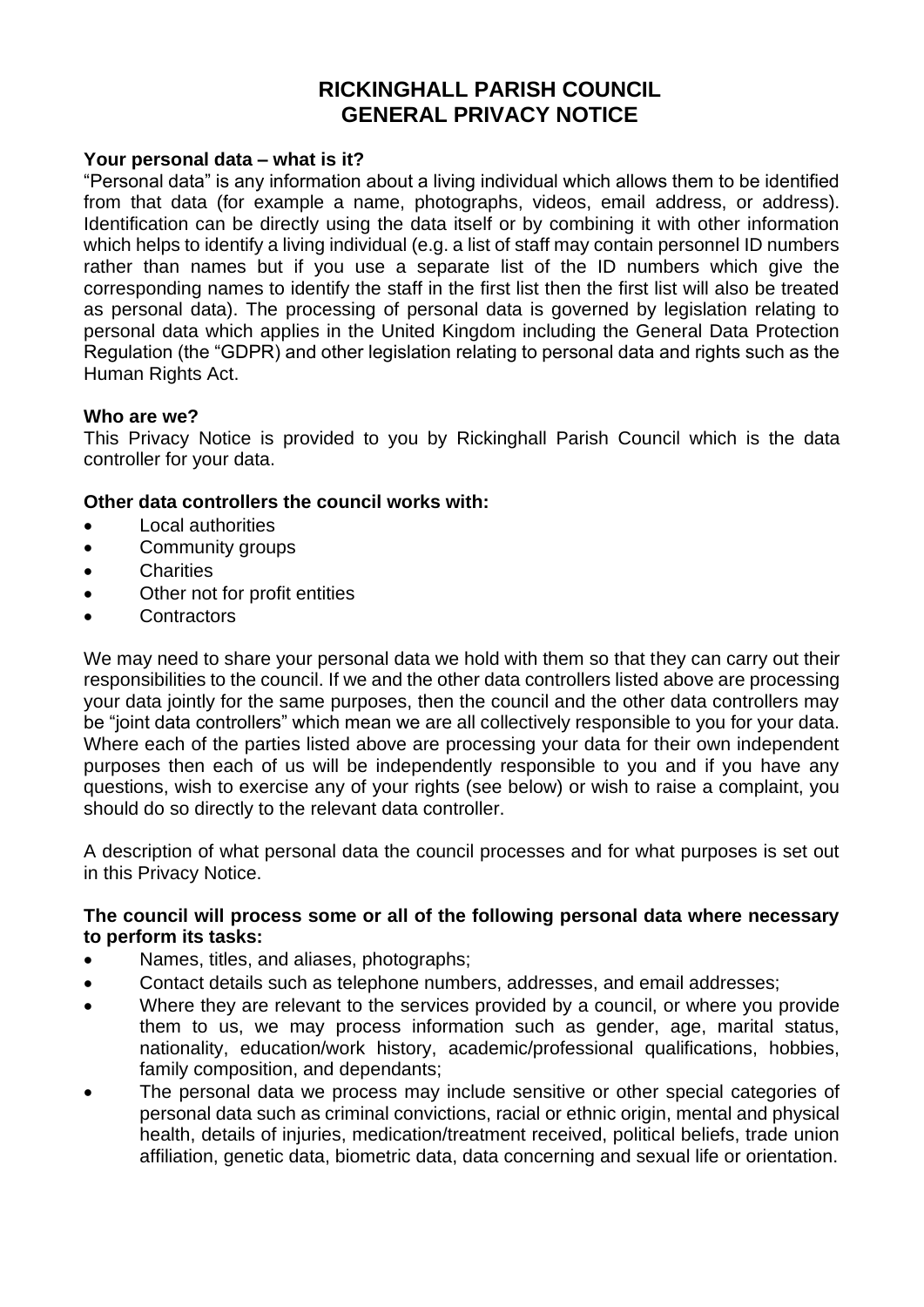## **How we use sensitive personal data**

- We may process sensitive personal data including, as appropriate:
	- your racial or ethnic origin or religious or similar information in order to monitor compliance with equal opportunities legislation;
	- in order to comply with legal requirements and obligations to third parties.
- These types of data are described in the GDPR as "Special categories of data" and require higher levels of protection. We need to have further justification for collecting, storing and using this type of personal data.
- We may process special categories of personal data in the following circumstances:
	- In limited circumstances, with your explicit written consent.
	- Where we need to carry out our legal obligations.
	- Where it is needed in the public interest.
- Less commonly, we may process this type of personal data where it is needed in relation to legal claims or where it is needed to protect your interests (or someone else's interests) and you are not capable of giving your consent, or where you have already made the information public.

## **Do we need your consent to process your sensitive personal data?**

• In limited circumstances, we may approach you for your written consent to allow us to process certain sensitive personal data. If we do so, we will provide you with full details of the personal data that we would like and the reason we need it, so that you can carefully consider whether you wish to consent.

## **The council will comply with data protection law. This says that the personal data we hold about you must be:**

- Used lawfully, fairly and in a transparent way.
- Collected only for valid purposes that we have clearly explained to you and not used in any way that is incompatible with those purposes.
- Relevant to the purposes we have told you about and limited only to those purposes.
- Accurate and kept up to date.
- Kept only as long as necessary for the purposes we have told you about.
- Kept and destroyed securely including ensuring that appropriate technical and security measures are in place to protect your personal data to protect personal data from loss, misuse, unauthorised access and disclosure.

#### **We use your personal data for some or all of the following purposes:**

- To deliver public services including to understand your needs to provide the services that you request and to understand what we can do for you and inform you of other relevant services;
- To confirm your identity to provide some services;
- To contact you by post, email, telephone or using social media (e.g., Facebook, Twitter, WhatsApp);
- To help us to build up a picture of how we are performing;
- To prevent and detect fraud and corruption in the use of public funds and where necessary for the law enforcement functions;
- To enable us to meet all legal and statutory obligations and powers including any delegated functions;
- To carry out comprehensive safeguarding procedures (including due diligence and complaints handling) in accordance with best safeguarding practice from time to time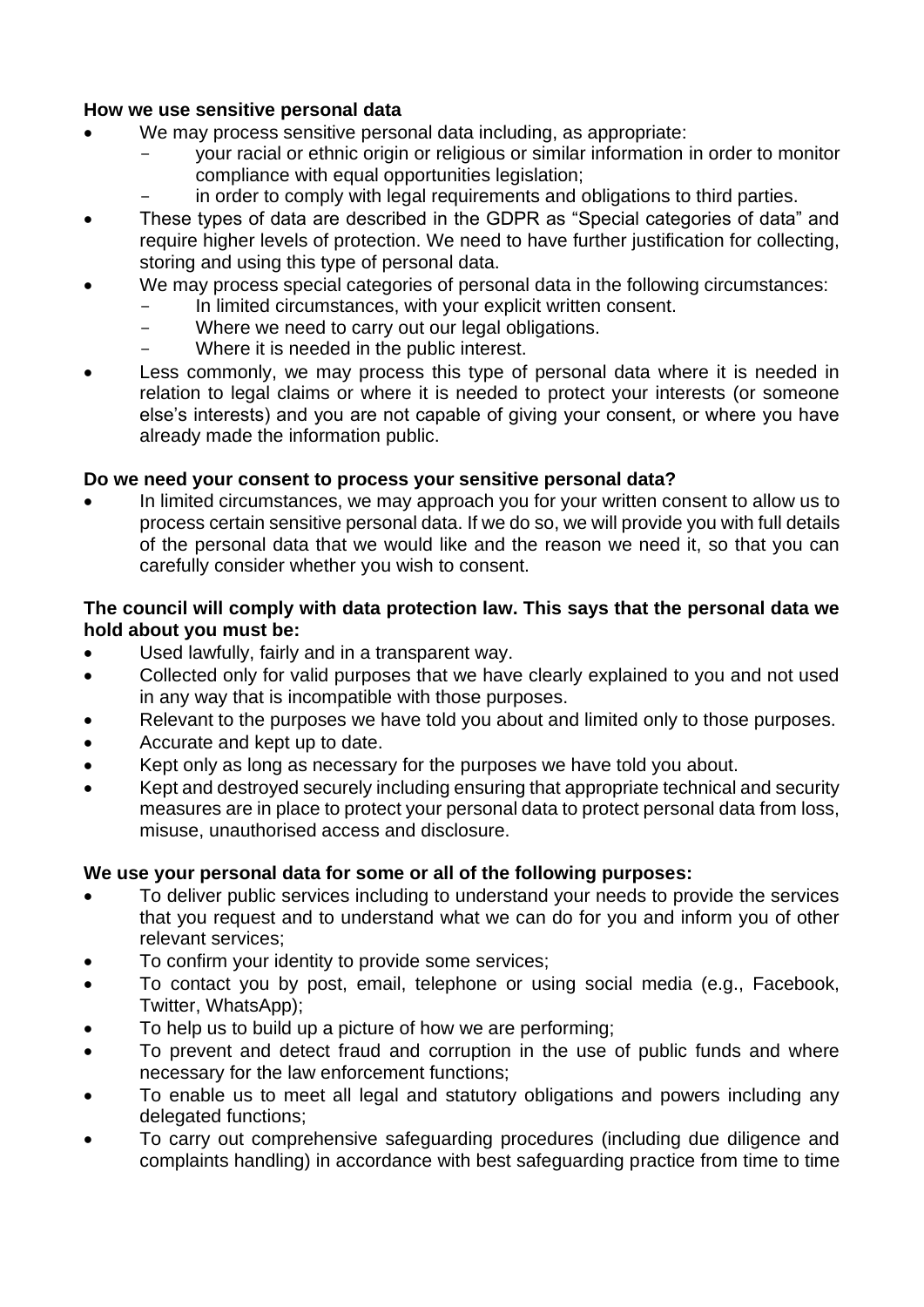with the aim of ensuring that all children and adults-at-risk are provided with safe environments and generally as necessary to protect individuals from harm or injury;

- To promote the interests of the council;
- To maintain our own accounts and records;
- To seek your views, opinions or comments;
- To notify you of changes to our facilities, services, events and staff, councillors and other role holders;
- To send you communications which you have requested and that may be of interest to you. These may include information about campaigns, appeals, other new projects or initiatives;
- To process relevant financial transactions including grants and payments for goods and services supplied to the council
- To allow the statistical analysis of data so we can plan the provision of services.

Our processing may also include the use of CCTV systems for the prevention and prosecution of crime.

#### **What is the legal basis for processing your personal data?**

The council is a public authority and has certain powers and obligations. Most of your personal data is processed for compliance with a legal obligation which includes the discharge of the council's statutory functions and powers. Sometimes when exercising these powers or duties it is necessary to process personal data of residents or people using the council's services. We will always take into account your interests and rights. This Privacy Notice sets out your rights and the council's obligations to you.

We may process personal data if it is necessary for the performance of a contract with you, or to take steps to enter into a contract. An example of this would be processing your data in connection with the use of sports facilities, or the acceptance of an allotment garden tenancy

Sometimes the use of your personal data requires your consent. We will first obtain your consent to that use.

#### **Sharing your personal data**

This section provides information about the third parties with whom the council may share your personal data. These third parties have an obligation to put in place appropriate security measures and will be responsible to you directly for the manner in which they process and protect your personal data. It is likely that we will need to share your data with some or all of the following (but only where necessary):

- The data controllers listed above under the heading "Other data controllers the council works with";
- Our agents, suppliers and contractors. For example, we may ask a commercial provider to publish or distribute newsletters on our behalf, or to maintain our database software;
- On occasion, other local authorities or not for profit bodies with which we are carrying out joint ventures e.g. in relation to facilities or events for the community.

#### **How long do we keep your personal data?**

We will keep some records permanently if we are legally required to do so. We may keep some other records for an extended period of time. For example, it is currently best practice to keep financial records for a minimum period of 8 years to support HMRC audits or provide tax information. We may have legal obligations to retain some data in connection with our statutory obligations as a public authority. The council is permitted to retain data in order to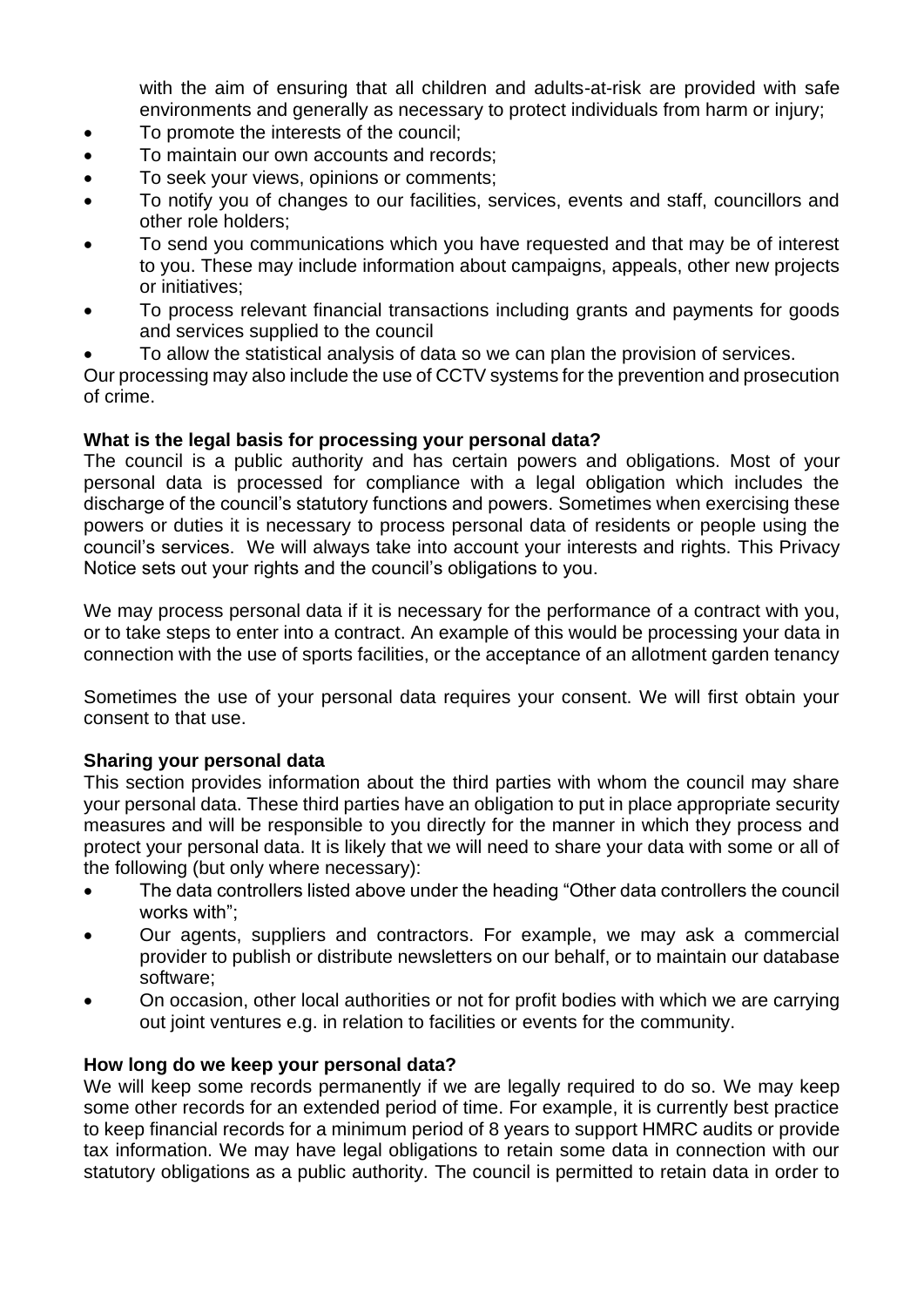defend or pursue claims. In some cases, the law imposes a time limit for such claims (for example 3 years for personal injury claims or 6 years for contract claims). We will retain some personal data for this purpose as long as we believe it is necessary to be able to defend or pursue a claim. In general, we will endeavour to keep data only for as long as we need it. This means that we will delete it when it is no longer needed.

#### **Your rights and your personal data**

You have the following rights with respect to your personal data:

When exercising any of the rights listed below, in order to process your request, we may need to verify your identity for your security. In such cases we will need you to respond with proof of your identity before you can exercise these rights.

## *1) The right to access personal data we hold on you*

At any point you can contact us to request the personal data we hold on you as well as why we have that personal data, who has access to the personal data and where we obtained the personal data from. Once we have received your request we will respond within one month.

There are no fees or charges for the first request but additional requests for the same personal data or requests which are manifestly unfounded or excessive may be subject to an administrative fee.

#### *2) The right to correct and update the personal data we hold on you*

If the data we hold on you is out of date, incomplete or incorrect, you can inform us and your data will be updated.

#### *3) The right to have your personal data erased*

If you feel that we should no longer be using your personal data or that we are unlawfully using your personal data, you can request that we erase the personal data we hold.

When we receive your request, we will confirm whether the personal data has been deleted or the reason why it cannot be deleted (for example because we need it for to comply with a legal obligation).

# *4) The right to object to processing of your personal data or to restrict it to certain purposes only*

You have the right to request that we stop processing your personal data or ask us to restrict processing. Upon receiving the request, we will contact you and let you know if we are able to comply or if we have a legal obligation to continue to process your data.

# *5) The right to data portability*

You have the right to request that we transfer some of your data to another controller. We will comply with your request, where it is feasible to do so, within one month of receiving your request.

*6) The right to withdraw your consent to the processing at any time for any processing of data to which consent was obtained* You can withdraw your consent easily by telephone, email, or by post (see Contact

Details below).